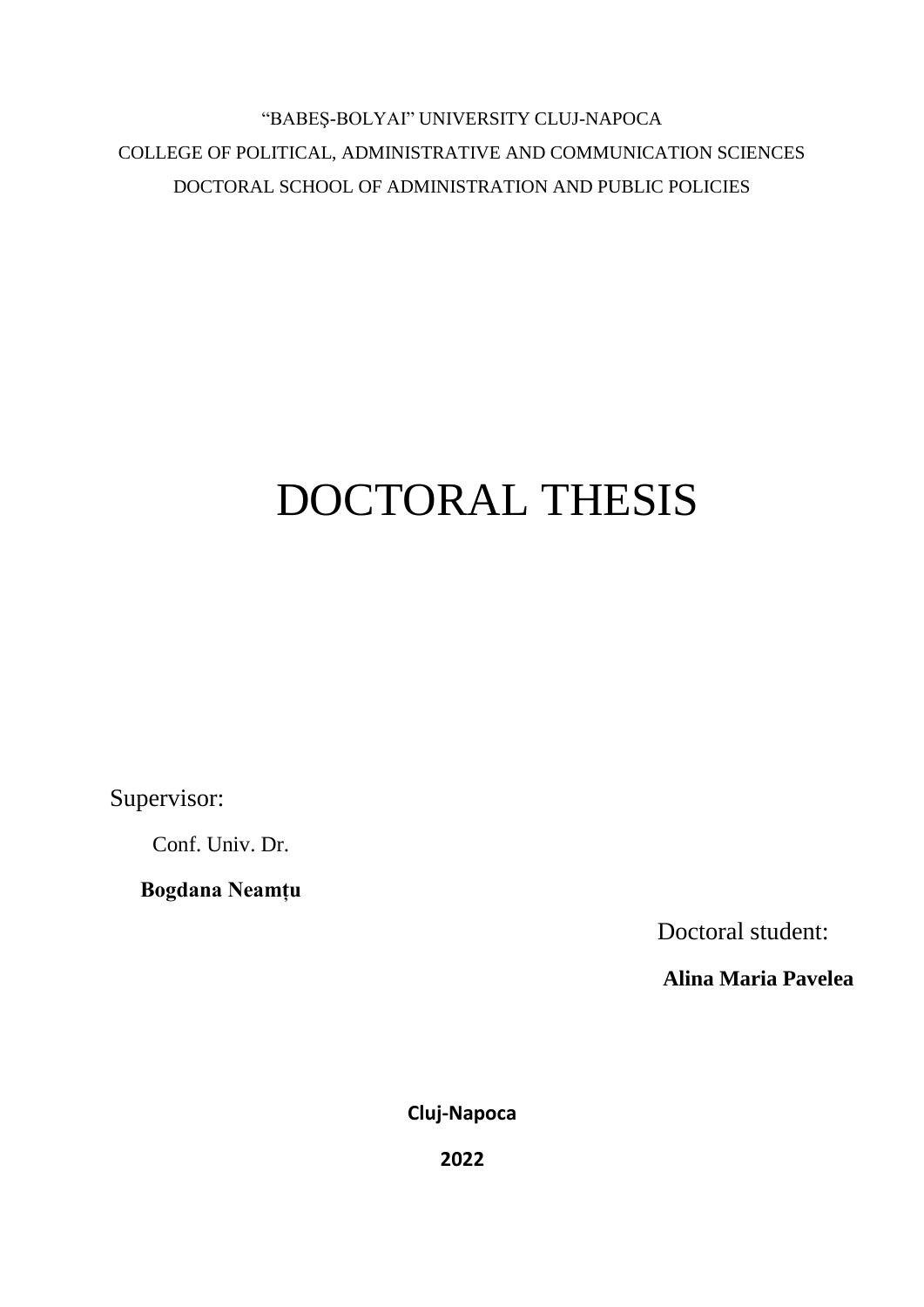## **"BABEŞ-BOLYAI" UNIVERSITY CLUJ-NAPOCA** COLLEGE OF POLITICAL, ADMINISTRATIVE AND COMMUNICATION SCIENCES DOCTORAL SCHOOL OF ADMINISTRATION AND PUBLIC POLICIES

# Magnetic cities: creative workers, economic development and resilience in Romania

Supervisor:

Conf. Univ. Dr.

**Bogdana Neamțu**

Doctoral student:

**Alina Maria Pavelea**

**Cluj-Napoca**

**2022**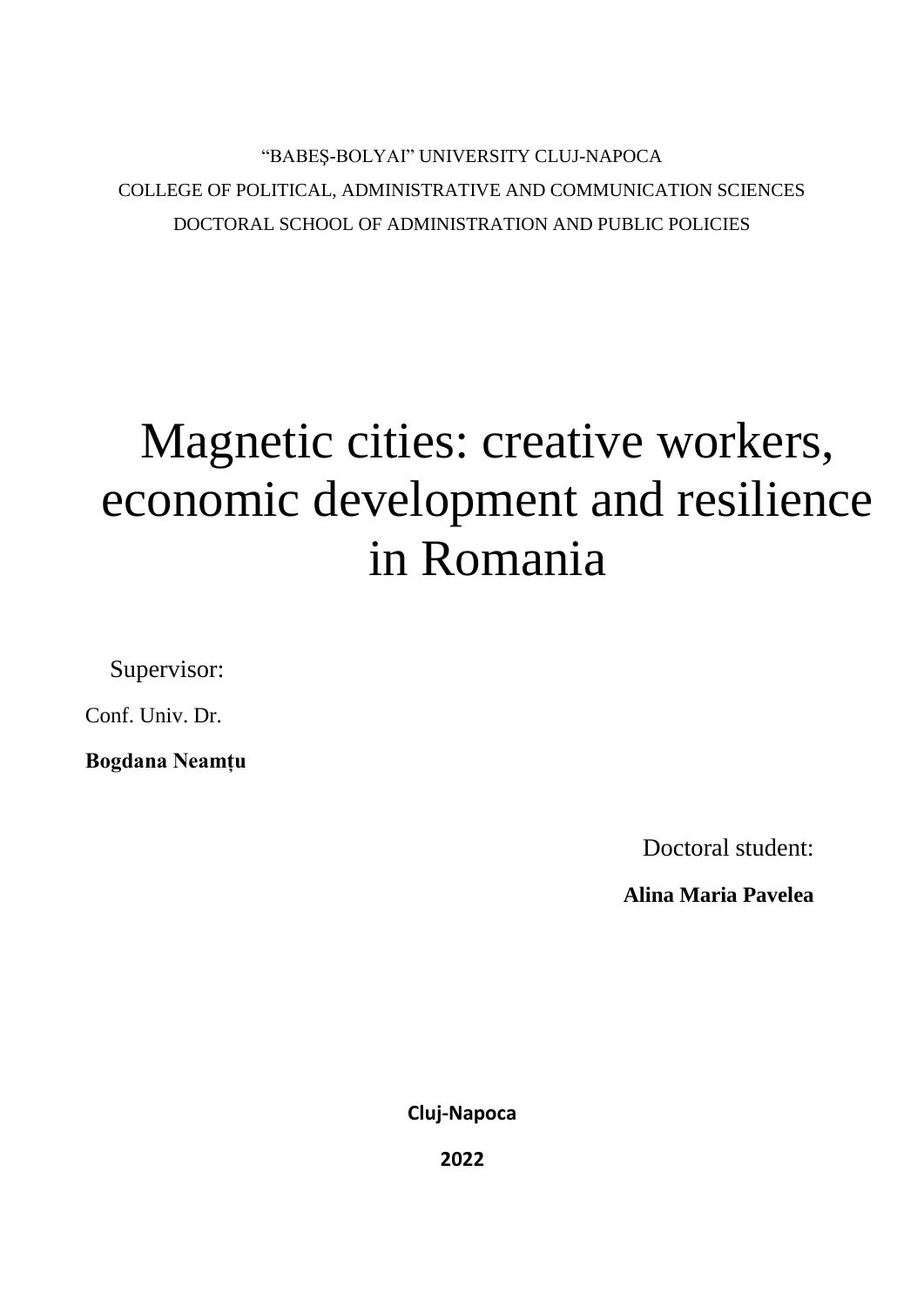## **Contents**

| Chapter 3. What attracts the knowledge workers? A theoretical perspective 31 |  |
|------------------------------------------------------------------------------|--|
|                                                                              |  |
|                                                                              |  |
|                                                                              |  |
|                                                                              |  |
|                                                                              |  |
|                                                                              |  |
|                                                                              |  |
|                                                                              |  |
|                                                                              |  |
|                                                                              |  |
|                                                                              |  |
|                                                                              |  |
|                                                                              |  |
|                                                                              |  |
|                                                                              |  |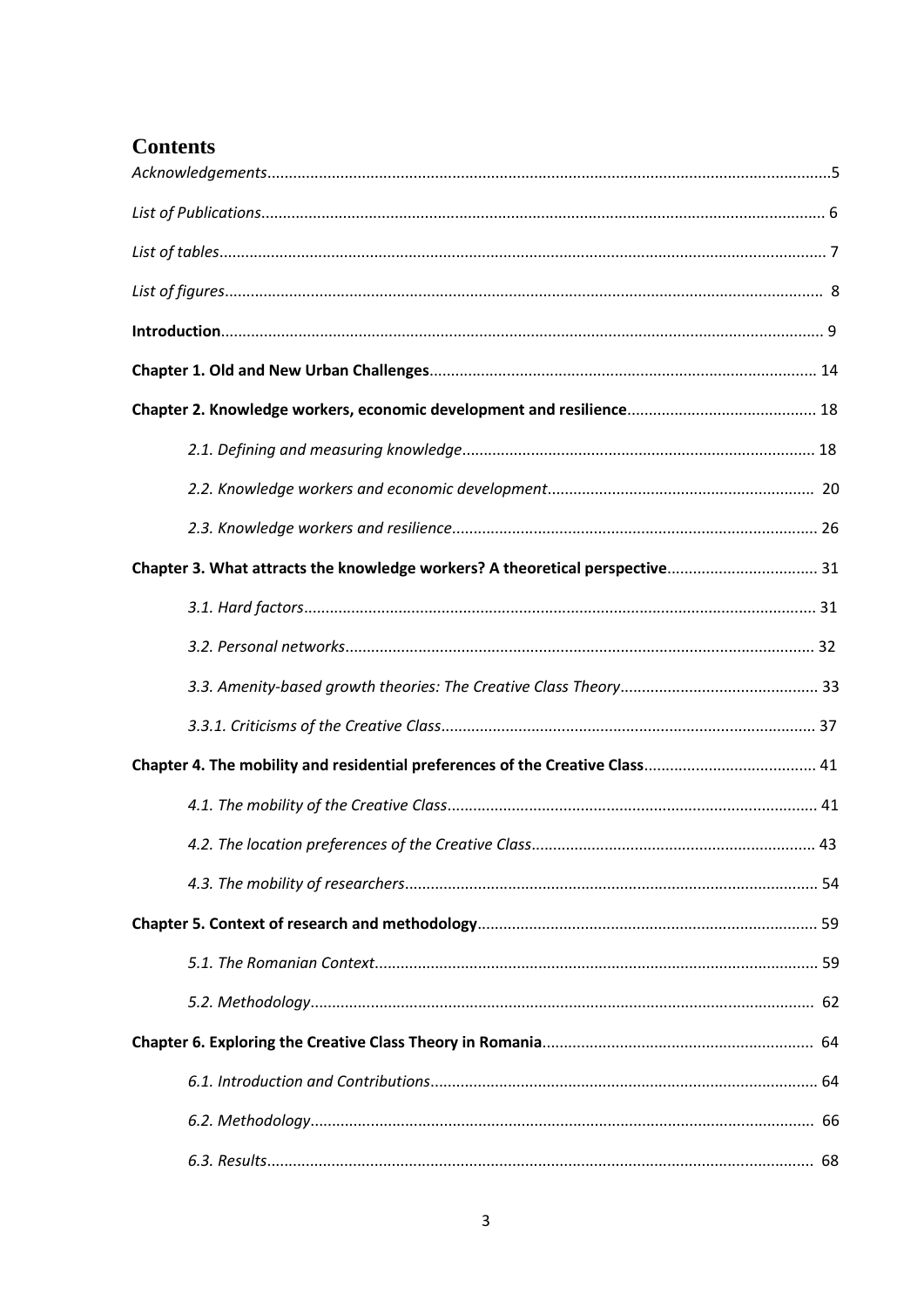| Chapter 7. Economic Performance and Resilience in Romania: Creative or Traditional Policy |     |
|-------------------------------------------------------------------------------------------|-----|
|                                                                                           |     |
|                                                                                           |     |
|                                                                                           |     |
|                                                                                           |     |
|                                                                                           |     |
|                                                                                           |     |
|                                                                                           |     |
|                                                                                           |     |
|                                                                                           |     |
| Chapter 8. Is the Creative Class a Shock-Absorber against an Economic Recession? 91       |     |
|                                                                                           |     |
|                                                                                           |     |
|                                                                                           |     |
|                                                                                           |     |
|                                                                                           |     |
|                                                                                           |     |
|                                                                                           |     |
|                                                                                           |     |
|                                                                                           |     |
|                                                                                           |     |
|                                                                                           |     |
|                                                                                           |     |
|                                                                                           |     |
|                                                                                           |     |
|                                                                                           | 129 |
|                                                                                           |     |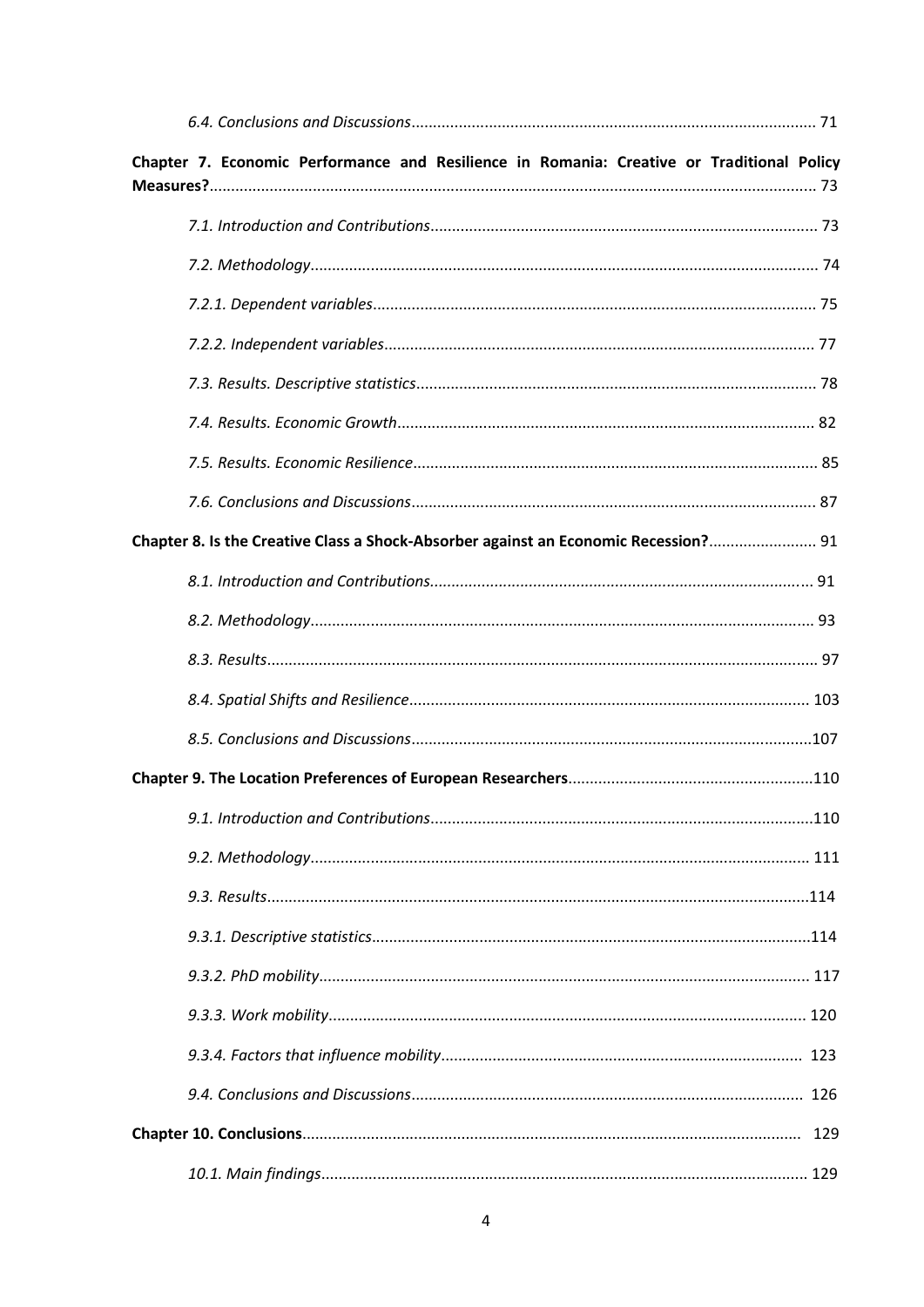| Annex A. Evolution of creative workers employment in total employment (%) 151 |  |
|-------------------------------------------------------------------------------|--|
|                                                                               |  |
|                                                                               |  |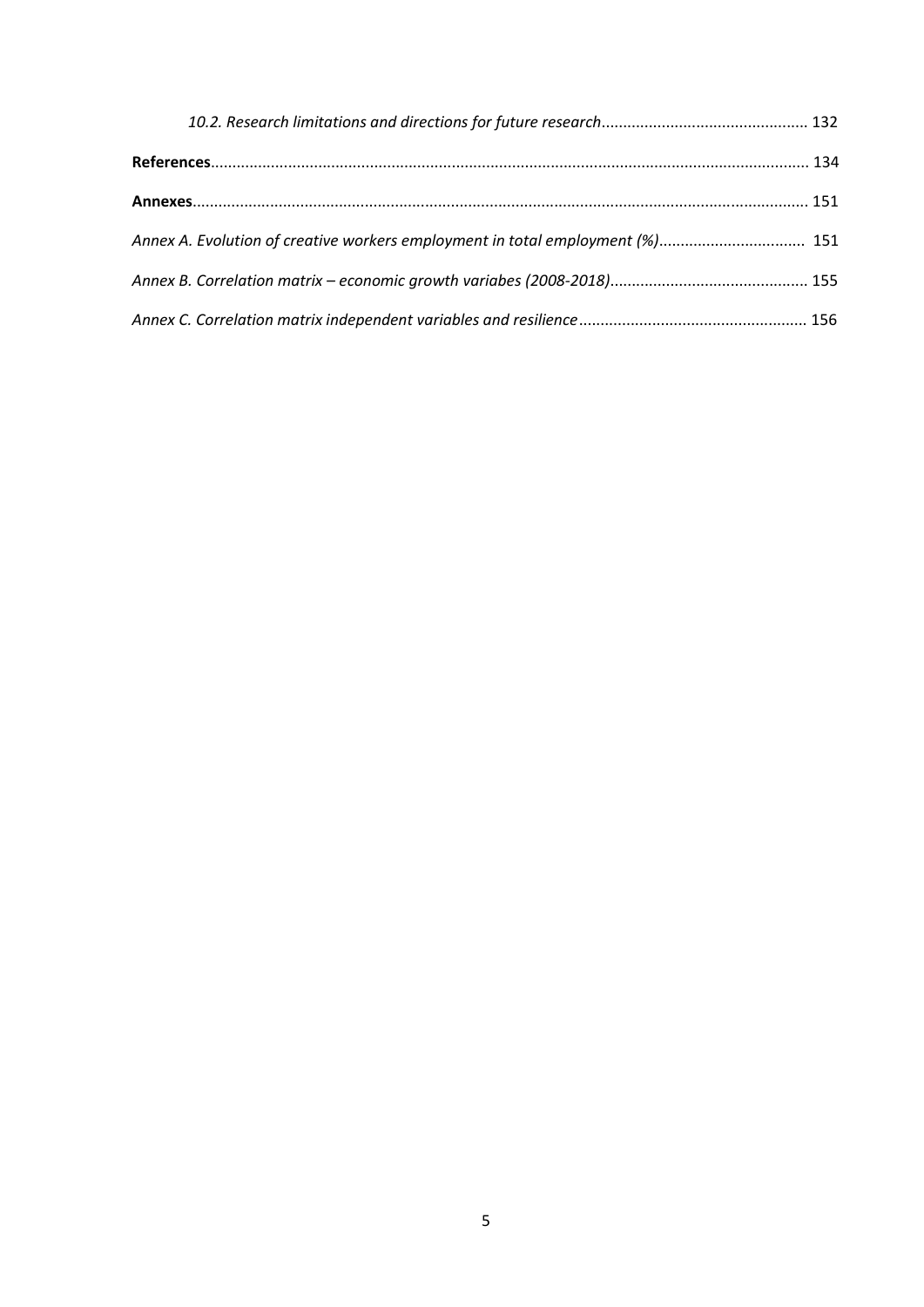#### **Summary**

*Key-words: Creative Class; creative workers; creative industries; economic development; economic resilience; magnetic cities.*

In the last decades the economy underwent significant structural changes that had a direct impact on urban areas. Phenomena such as deindustrialization, globalization and the emergence of information technologies have greatly changed the way cities function and resulted into a considerable number of challenges for urban areas. These developments have given rise to a new type of economy, one propelled by knowledge. As such, attracting skilled workers is considered to be a strategy urban areas can use to achieve economic growth (Clark et al., 2002; Glaeser and Tobio, 2007; Florida 2002, 2012).

As a consequence of these phenomena urban areas are confronted with two diametrically opposed problems. A small proportion of cities, mostly large urban areas, are overcrowded and are confronted with soaring housing prices and gentrification, while a large proportion of cities are confronted with population loss and, in developing countries, with brain drain. In this context, medium-sized cities have the opportunity to attract skilled workers in order to achieve economic growth. This explains the popularity of the Creative Class Theory (Florida 2002, 2012) among decision-makers and policy-makers, from both developed and developing countries. Indeed, the theory seems to have been adopted and implemented by policy-makers before its usefulness had been empirically tested (Vossen et al., 2019). This is also the case in Romania, where the success of the city of Cluj-Napoca has been attributed by its current mayor to the investments into 3 of the 4Ts' the theory proposes, although no systematic studies have been conducted.

The Creative Class theory (Florida 2002, 2012) argues, similar to other previous theories, that in the knowledge economy skilled individuals are the ultimate force behind economic growth. The theory is different from the previous approaches in that it argues that occupations better reflect the level of skills of individuals compared to the traditional human capital approach of using the level of education attained. Additionally, it argues that skilled individuals, which comprise the Creative Class, have a similar set of preferences when deciding on the place in which they intend to live and work. More specifically, the theory argues that skilled individuals prefer the places that simultaneously present 4 qualities, namely Talent, Tolerance, Technology, and Territorial Assets.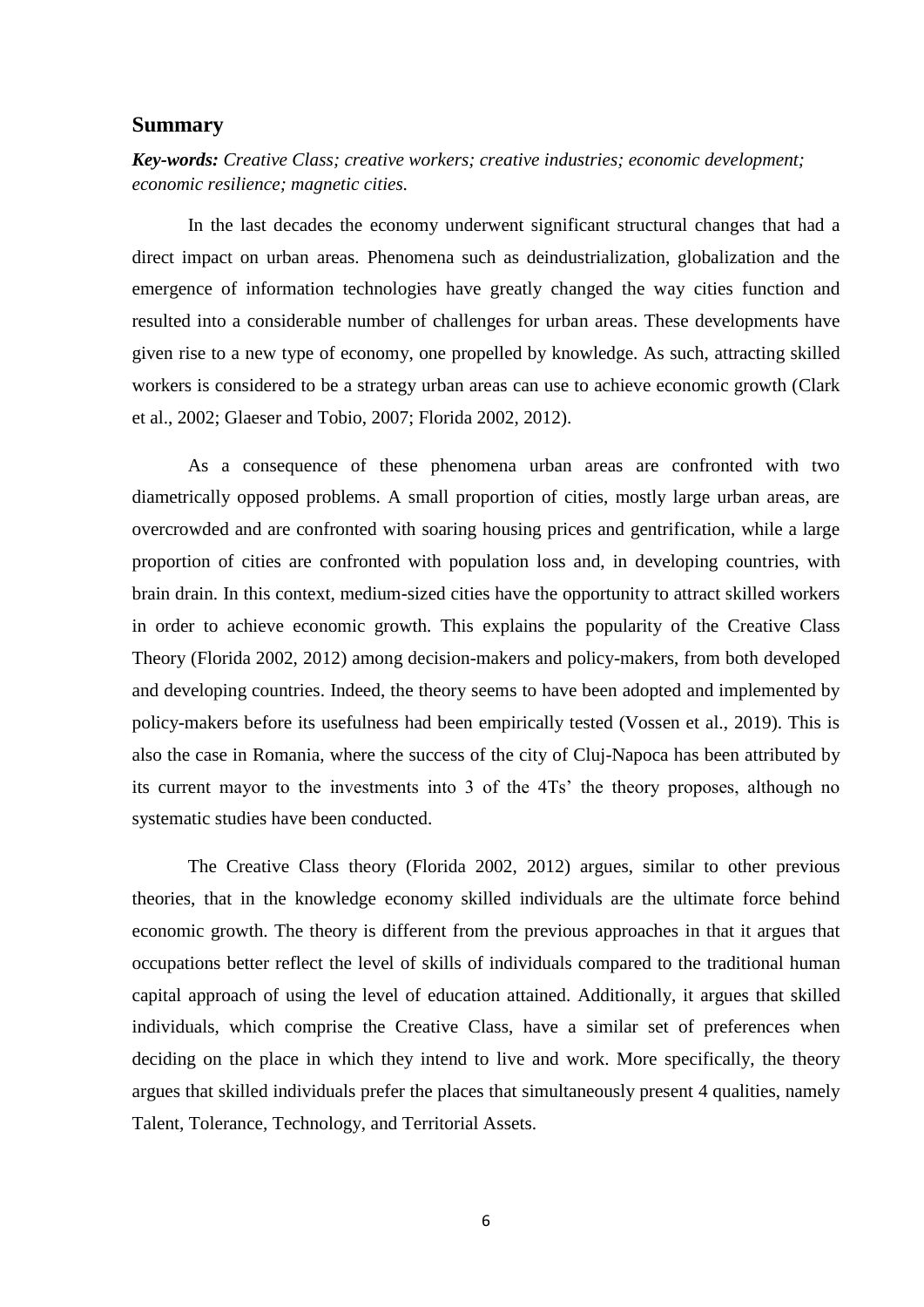Although a considerable number of studies have tested the Creative Class theory in Western countries (e.g. Florida and Mellander, 2011; Wedemeier, 2015; Clifton et al., 2013), research on Eastern Europe is scarce (one exception is Lengyel and Ságvári, 2011). This represents a considerable limit in the literature, as various authors (Asheim and Hnsen, 2009; Musterd and Gritsai 2009, 2013) have argued that the measures proposed by Florida might not be appropriate for regions outside of the USA and have argued that there is a need to adjust such policy measured it to the various social, economic and historical contexts of different countries. As such, *the aim of the present PhD Thesis is to explore the Creative Class theory in the context of Romania*.

More specifically, the thesis addresses the following research questions:

#### *RQ1. Does the Creative Class have a higher effect on regional development compared to Human Capital in Romania?*

Knowledgeable, talented or skilled individuals are anticipated to have a beneficial effect on the communities they reside it. This is because they are expected to be more productive and more innovative. Thus, the concentration of knowledge workers is expected to foster economic growth. However, is still debated which is the most appropriate measure of skills.

The Human Capital approach argues that skills can be measured through educational attainment (Becker, 1993). Nevertheless, this approach has been criticised for disregarding innate abilities of individuals (Comunian et al., 2021) or for disregarding knowledgeable workers who did not graduate, such as Steve Jobs or Bill Gates (Florida, 2002; 2014), thus ignoring a high share of those who support the knowledge-economy.

Florida (2002) proposed a new approach to defining and measuring skill and talent, one based on occupations, as this reflects the individuals who make use of their skill and talent and are paid for it. However, this approach is not without critics. Glaeser (2005) has expressed doubts regarding the novelty of the theory. The major factor that puts under question its originality is, according to Glaeser (2005), the similarity with the classical Human Capital Theory. Thus, the Creative Class theory brings nothing new to the fore; instead it merely proposes an additional measure of human capital.

Given that knowledge is argued to foster development, the strategy employed was to compare these two measures of knowledge in terms of their capacity to predict economic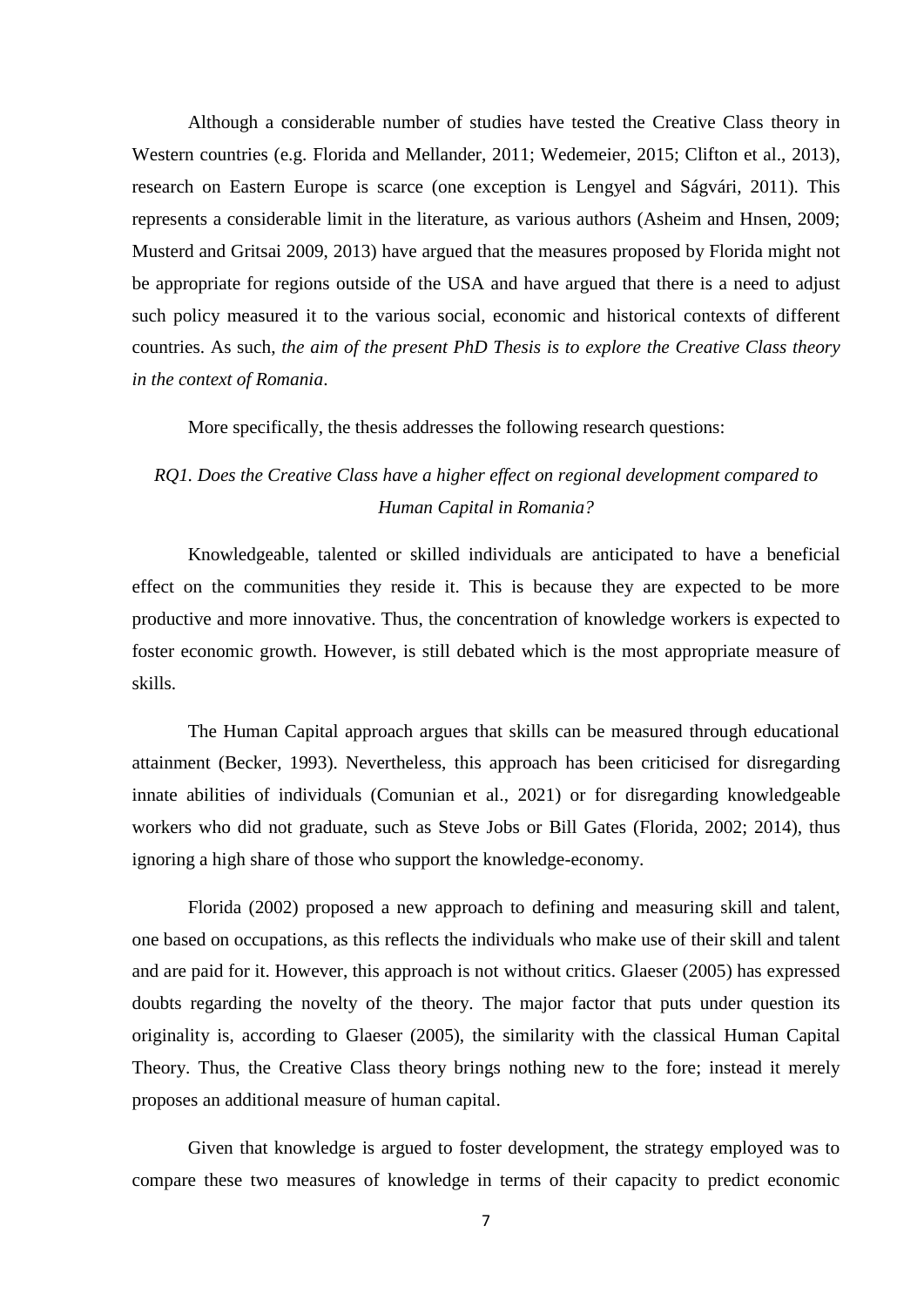growth or development. Currently the literature is dominated by studies on Western countries (Florida and Mellander, 2011; Clifton, 2008; Andersen et al., 2010; Hansen et al., 2009), few attempts to study it outside the Western context having been made.

*RQ2. Do the Creative Class variables better explain economic growth compared to their traditional equivalent in Romania?*

Since it was first proposed, the Creative Class theory has become increasingly popular outside of North America. For example, in Europe investments in creative industries have been encouraged as a means of fostering economic growth. However, authors (Donegan et al., 2008) have drawn attention to the fact that by focusing on attracting the creative class city authorities have ignored the traditional variables responsible for economic growth, such as education attainment or industrial mix. This observation is especially important for countries in Central and Eastern Europe, which are post-communist economies. Given the fact that countries in Central and Eastern Europe were traditionally more coordinated and centralized economies and had different historical paths, it seems plausible that creative variables would play a less prominent role here as compared to more traditional economic variables. Indeed, the limited research that has been conducted on Eastern European countries seems to confirm this assumption (Lengyel and Ságvári 2011; Montalto et al. 2017).

### *RQ3. Does the Creative Class increase the economic resilience of Romanian municipalities in the aftermath of the 2008 crisis?*

Apart from contributing to economic development, the Creative Class has also been argued to influence the economic resilience of regions. More specifically, reductions in household expenditures are expected to primarily affect the creative workers, as they provide products of relatively little immediate need (Pratt 2009). Creative jobs are also argued to be more sensitive to short-term reductions in demand (De Propris, 2013) and less mechanical and resource intensive. Thus, creative workers have a higher flexibility to adapt to changing economic conditions. These arguments support both a negative and a positive effect of the Creative Class the resilience of municipalities. A more nuanced explanation, which covers the diverging arguments presented above, is that the effects might vary based on the subgroups of Creative Class considered. Some authors (Currid-Halkett and Stolarick, 2013) argue that we should expect to see great differences in how different segments of the Creative Class experience economic crises and are affected by it. Although studies have examined the relationship between creative workers and (wide) economic development (Boix et al., 2013;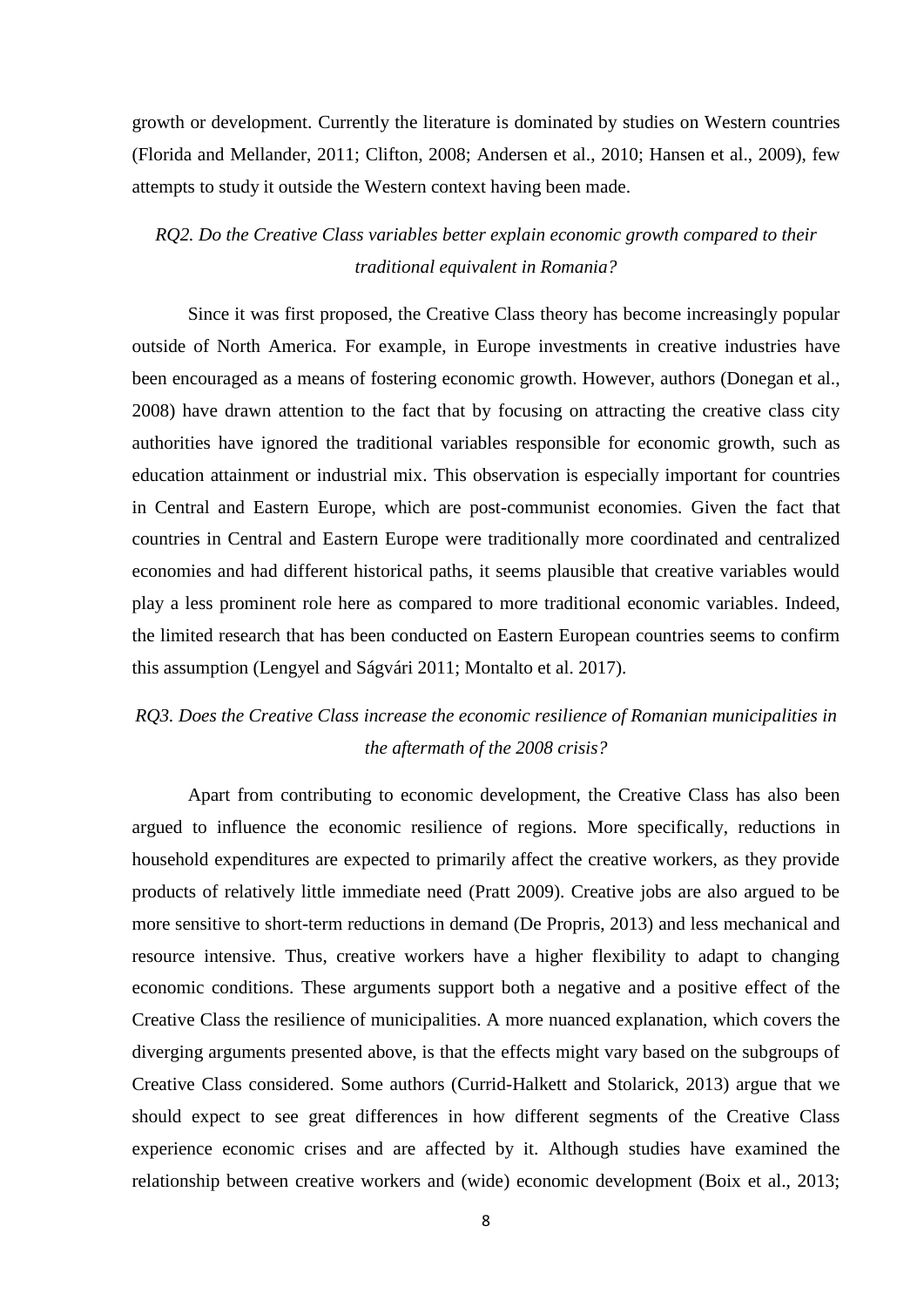Wedemeier, 2015; Tiruneh, 2014; Kourtit and Nijkamp, 2018), only a limited number of have investigated the effect of creative workers on regional economic resilience (Currid-Halkett and Stolarick 2013; Mazilu et al., 2020).

### *RQ4. Are researchers from Eastern and Southern Europe less mobile compared to their Western counterparts?*

#### *RQ5. What are the factors that influence the mobility of researchers?*

Once the aforementioned questions are addressed, two other questions have to be answered. Even though the Creative Class might have a positive effect on economic growth and resilience, this does not necessarily imply that policy-makers should devote limited resources to implementing policies that aim at making their municipalities more attractive to the Creative Class. Studies put under question the assumptions that (1) creative individuals are more mobile compared to the general population (Borén and Young, 2013; Martin-Brelot et al., 2010; Comunian and Jewell, 2018) and (2) that for creative individuals soft factors are of more importance in making residential decisions compared to other factors (Alfken et al., 2014; Sánchez-Moral et al., 2018; Vossen et al., 2019). Thus, before such policies are recommended, these assumptions have to be investigated. This is especially the case for Eastern and Southern European countries, where the scarce literature that cover such countries (Musterd and Gritsai, 2010; Martin-Brelot et al., 2010) seems to put under question both the mobility of creative workers and the importance of soft conditions in making residential choices.

Moreover, apart from the limited geographical scope, the existent studies present other limitations. A large number of the existent studies (Clifton, 2008; Fritsch and Stuetzer, 2009; Asheim and Hansen, 2009; Alfken et al., 2014; Haisch and Klöpper, 2014) that investigate the residential choices or preferences of creative workers are liable to the 'impregnable circularity' reasoning argued by Scott and Storper (2009). Additionally, they rely on Florida's (2002; 2014) operational definition of the Creative Class, which has been criticized for the heterogeneity of the occupations included and for assuming that individuals with such varied occupations have similar location preferences (Markusen, 2006; Asheim and Hansen, 2009; Lawton et al., 2013; Van Heerden and Bontje, 2014). Although there are studies that focus on more specific and limited categories of occupations, they are still heterogeneous in terms of residential preferences. For example, Borén and Young (2013) focused only on artists. In spite of this more restrictive category of creative workers, they concluded that "it is difficult to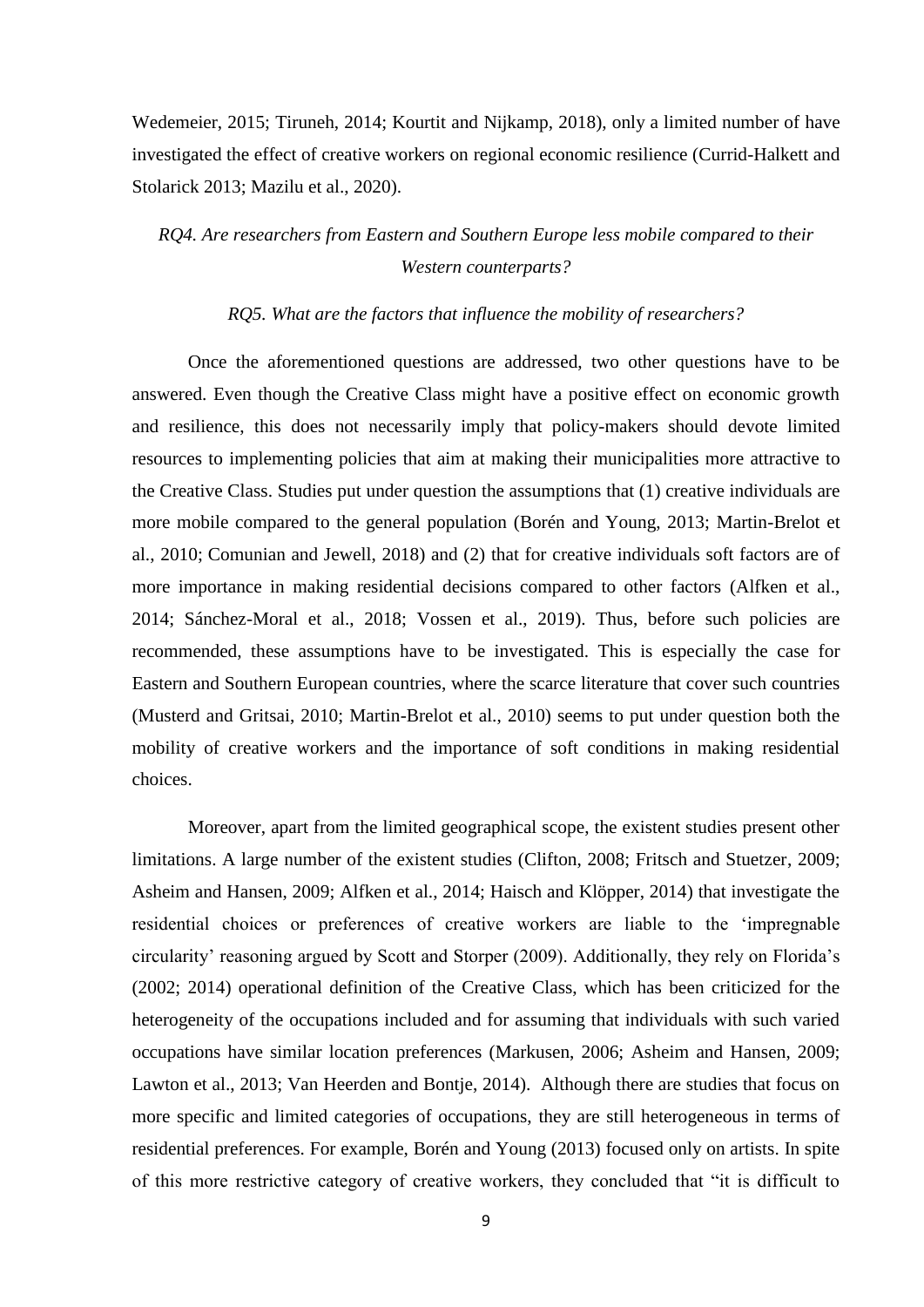identify homogeneous groups of people to study, beyond their sharing an occupational title" (Borén and Young, 2013, p. 207). As such, the study focuses on one category of creative workers, namely researchers.

Additionally, the existent research disregards the work related factors that can influence the residential preferences of creative workers. Given the fact that each occupation requires different conditions in order for a worker to change locations, work-related factors have to be considered and controlled for. Indeed, studies highlight the importance of work related factors for professionals in the dental field (Hall et al., 2007), which are included in the list of creative occupations proposed by Florida (2002; 2014).

The five research questions were explored in four distinct studies, which together contribute to the aim of the thesis. Given the fact that the studies have been designed as standalone journal articles, which are currently in different stages of publication, they cover additional research questions which are outside of the main research questions that the thesis addresses.

The first study aimed to answer the first research question, namely: *'Does the Creative Class have a higher effect on regional development compared to Human Capital in Romania?'*. To do so a secondary data analysis was employed, which included two steps. In the first step, the study compared the effect of the two measures of skill (the Creative Class classification and educational attainment) on regional development, measured through proxies for income and labor productivity. In the second step, the study focused on the effect of the concentration of creative workers on economic development by including control variables that have the potential to influence development (i.e. hachman index, business density, path dependency).

Given that the first study highlighted the role played by path-dependency in explaining the present level of economic development, the following study aimed at comparing the classical/ traditional variables and the Creative Class variables in terms of the extent to which they predict economic growth. As such, the second study investigated the following research question: ‗*Do the Creative Class variables better explain economic growth compared to their traditional equivalent in Romania?*'. Moreover, given the fact that the cross-sectional nature of the first study represented a limitation, the second study employed a panel data analysis for the period 2008-2018. Additionally, the paper also explored the influence these variables have in explaining economic resilience, as arguments (Pratt, 2009; De Propris, 2013; Currid-Halkett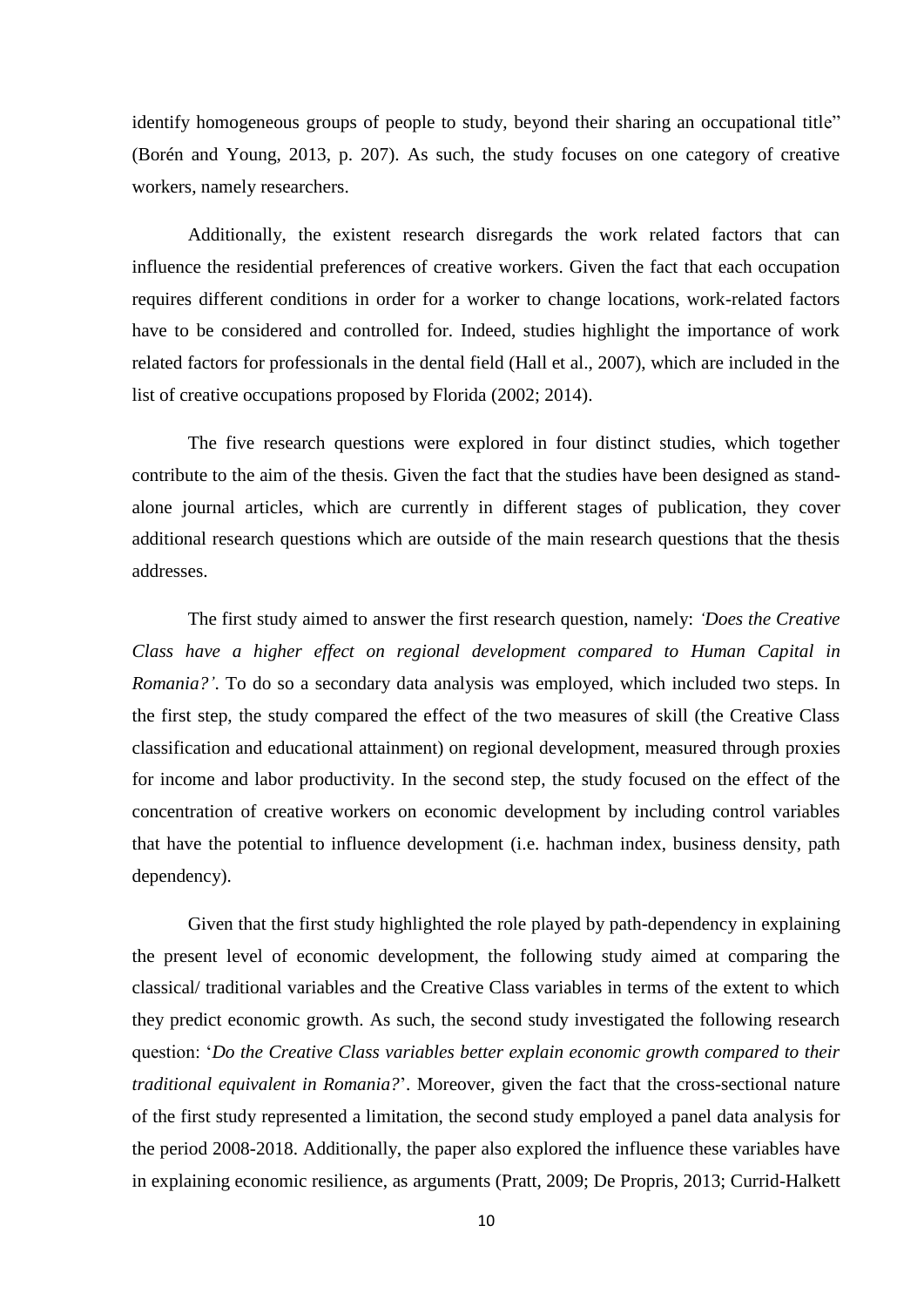and Stolarick, 2013; Stolarick and Currid-Halkett, 2013) suggest a connection between the concentration of creative workers and economic resilience. However, this study presented a major limitation, namely the fact that economic resilience was measured through employment, which may not reflect the real growth paths of a municipality (Cuadrado and Maroto, 2016; Cellini et al., 2017; Rizzi et al., 2018; Fratesi and Pereucca, 2018).

The third study further investigated the connection between the concentration of creative workers and economic resilience. More specifically, the study investigated the following research question: *'Does the Creative Class influence the economic resilience of Romanian municipalities in the aftermath of the 2008 crisis?*'. As one limitation of previous studies is that they measure resilience through changes in employment (e.g. Fingleton et al., 2012; Brakman et al., 2015; Eriksson and Hane-Weijman 2017), which might not adequately reflect economic performance. As such, the study contributes to the literature by evaluating resilience through a composite index developed in order to reflect multiple appropriate dimensions of creativity-based economic development and growth (e.g., productivity, entrepreneurial capacity, density of economic activity).

The first three studies conducted seem to suggest that the Creative Class does have an impact on economic performance and economic resilience, although the results are contingent on the measurements used for performance and resilience. However, this does not necessarily imply that policy-makers should devote limited resources to implementing policies that aim at making their municipalities more attractive to the Creative Class. First, research should investigate whether creative workers are attracted by amenities, as proposed by the Creative Class theory (Florida 2002; 2014). As such, the fourth study investigates the following research questions: ‗*Are researchers from Eastern and Southern Europe less mobile compared to their Western counterparts?*' and ‗*What are the factors that influence the mobility of researchers?*'. In order to study the mobility of researchers in Europe the study makes use of the Mobility Survey of the Higher Education Sector, which is argued to be one of the most comprehensive surveys that focus on the mobility of researchers.

The results of the **first study** largely confirm Florida's arguments (Florida, 2002; 2014), although they also raise a new series of questions. More specifically, the results show that the Creative Class outperforms the human capital approach in predicting economic development. In should be noted that this is only the case when economic development is measured through productivity and only when the sample is restricted to county seats, the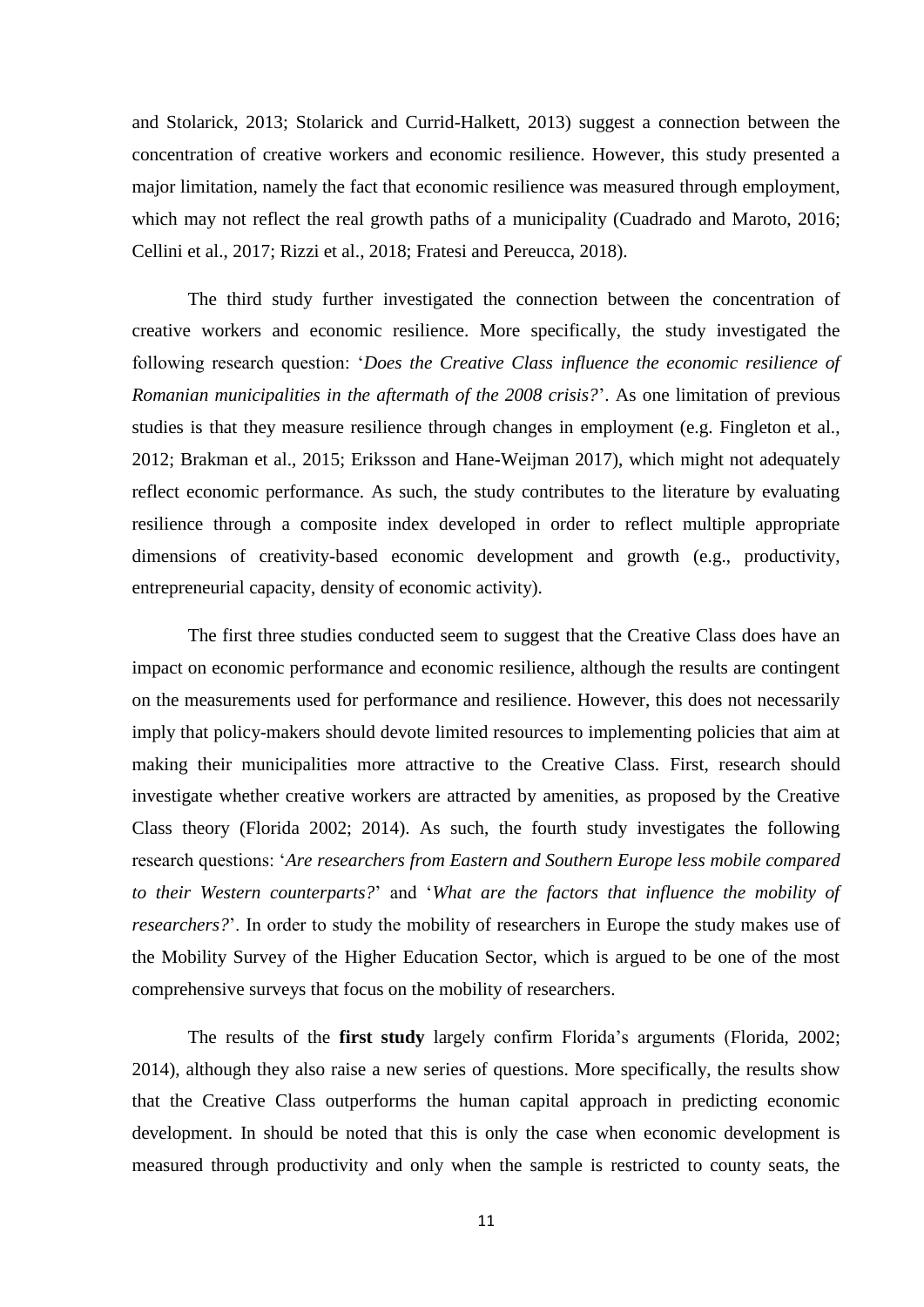largest urban areas in Romania. Nevertheless, when controlling for other variables that have the potential to influence economic development, the results show that path-dependency (i.e. the level of economic development registered in the past) has the higher effect on the present level of economic development. As such, the results seem to confirm the importance of historic pathways, as argued by Storper and Scott (2009) and Musterd and Kovács (2013), which play a role in urban and economic development. However, one major limitation of the first study is its cross-sectional nature.

**The second study** built on these results, arguing that Central and Eastern European countries were traditionally more coordinated and centralized economies and had different historical paths. Thus, it seems plausible that creative variables would play a less prominent role here as compared to the traditional liberal economies. As such, the second study aimed at comparing the creative input variables and their traditional equivalents in terms of the extent to which they predict economic development in the case of Romanian municipalities for the period 2008-2018.

Overall, the results show that the traditional variables outperform the creative variables in predicting economic performance, although these finding varies based on how performance is measured. When the number of jobs and the income level are considered, the superiority of the traditional variables is evident. However, when productivity is considered, the creative class has the highest effect, but the other creative variables are not significant. Additionally, the results highlight the difference between Western and Eastern European countries, as in all models the concentration of manufacturing has a significant positive effect on economic performance, regardless of the measurements used. This is contrary to similar research conducted on Western countries (Marlet and van Woerkens, 2007). Thus, this result seems to support our proposition that the different historic pathways in terms of industrialization explain the differences between Western and Central and Eastern European countries in terms of whether Florida's theory provides a valid proposition. However, it should be noted that Florida (Florida et al., 2008) warns that the creative class acts on growth through the mechanism of wages rather than through jobs and income, as they do not reflect the level of development. Moreover, the Creative Class is believed to have a strong influence on economic development in other ways than by simply increasing the number of jobs (Florida et al., 2008; Rodrik, 2013; Boschma, 2015; Webber et al., 2018).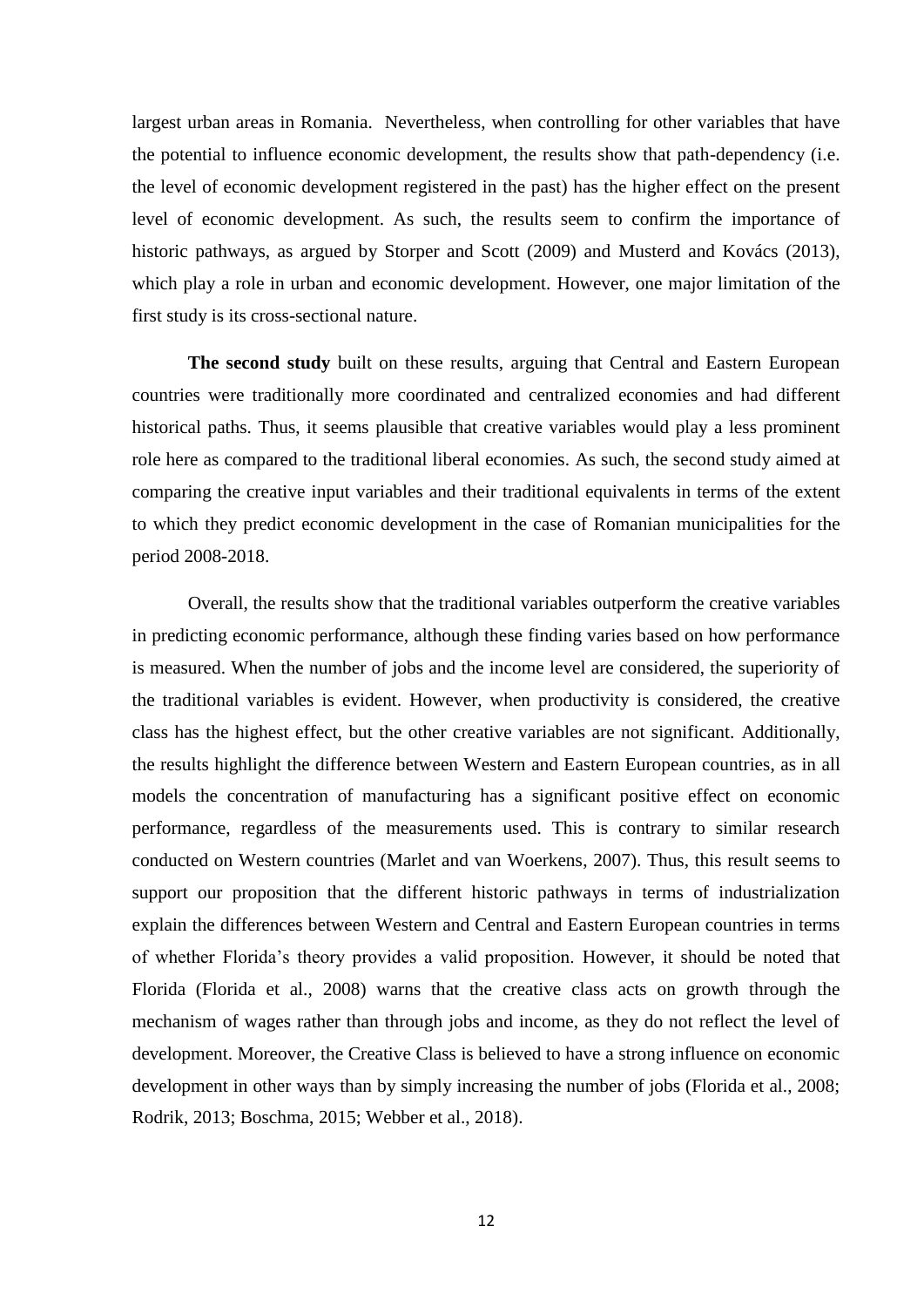**The third study** addressed the limitation of the previous study in terms of the measurement used for economic resilience. More specifically, the measurement of economic resilience usually relies on changes in employment (e.g. Fingleton et al., 2012; Brakman et al., 2015; Eriksson and Hane-Weijman, 2017). Given the fact that an increase in the number of low paid jobs does not translate into economic growth (Florida, 2012; Florida et al., 2008), the study measured resilience through a composite index which reflects multiple appropriate dimensions of creativity-based economic development and growth (e.g., productivity, entrepreneurial capacity, density of economic activity). The results highlight the fact that the concentration of creative individuals does not influence all stages of resilience in the same way. The concentration of creative workers is not correlated with the impact registered by municipalities after the 2008 economic crisis, but it is positively correlated with the recovery and medium-run performance of communities. Nevertheless, when the broad classification of creative workers is divided into subgroups, the results show a different picture, as these subgroups have different effects on resilience depending on the communities considered and on the resilience capacity investigated.

Thus, the first three studies seem to suggest that the Creative Class does have an impact on economic development and economic resilience, although the results are contingent on the measurements used for economic development and resilience. However, this represents only one components of the Creative Class Theory. The theory also suggests that when making location decisions creative workers primarily prefer soft factors rather than other location factors. As such, **the fourth study** investigated the location preferences of European researchers. The study was guided by two research questions, namely: ‗Are researchers from Eastern and Southern Europe less mobile compared to their Western counterparts?' and 'What are the factors that influence the mobility of researchers?'.

The results suggest that the probability of being mobile during the PhD degree is larger for researchers who come from countries in Eastern and Southern Europe, which are contrary to the arguments put forward by Musterd and Gritsai (2010) and Martin-Brelot et al. (2010). On the other hand, when work mobility was considered, the results showed that researchers who are citizens of countries from Eastern Europe do have a lower probability of being longterm mobile. However, when including a an interaction term between the area of the country of residence and the age of researchers the effect of being from an Eastern European country no longer had a significant effect on work mobility. Thus, the study suggests that researchers from Eastern and Southern Europe are not less mobile compared to their Western counterparts.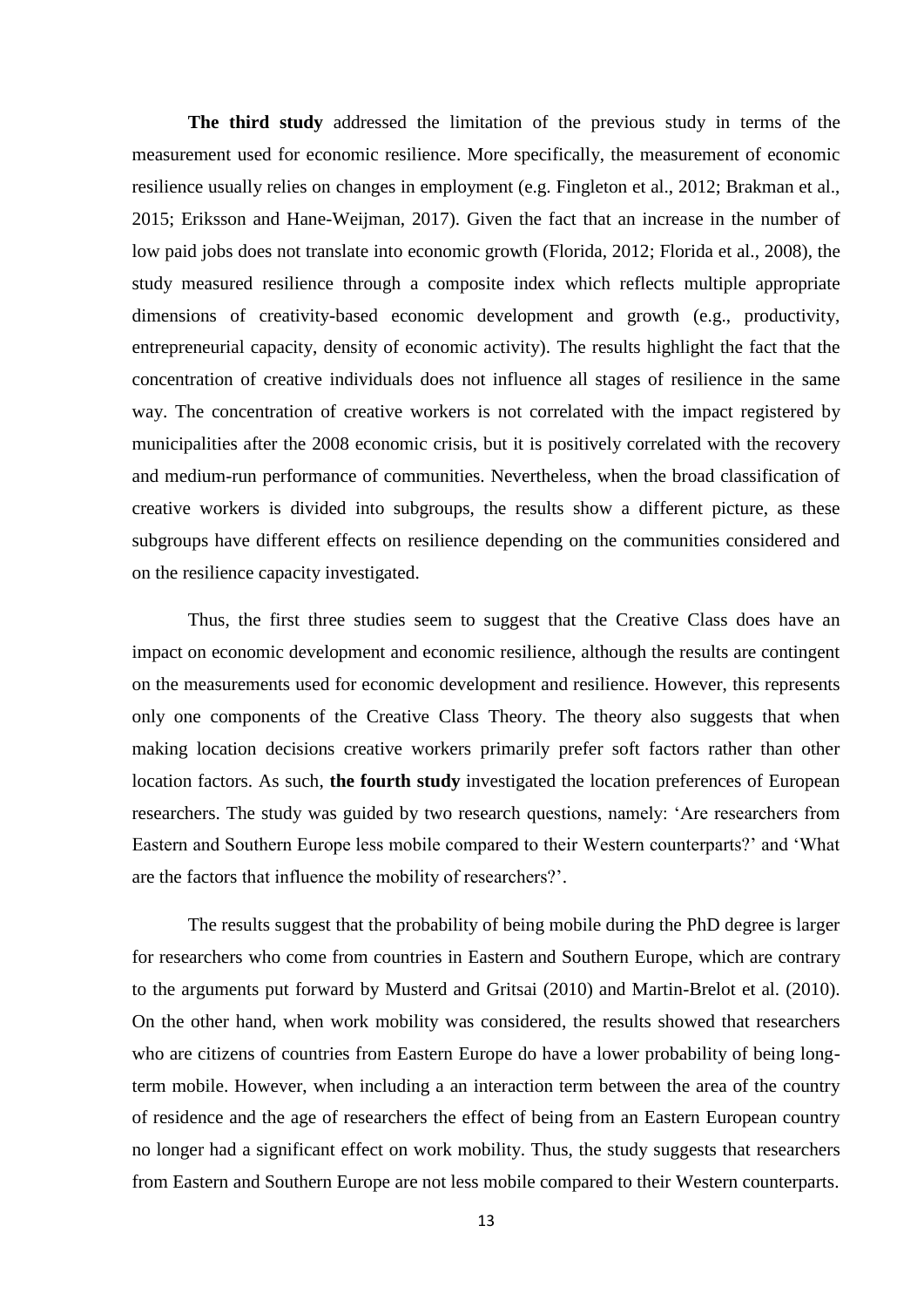Regarding the second research question, the results suggest that the factor 'Personal or family reasons' has a positive effect on the probability of being mobile, while the factor ‗culture and/or language' has a negative effect on the probability of being mobile. The hard factors seem to be not as important as the previous studies suggest, while the correlations between mobility and job related factors do not have the expected direction. However, these results have to be interpreted in the light of the limitation of the study.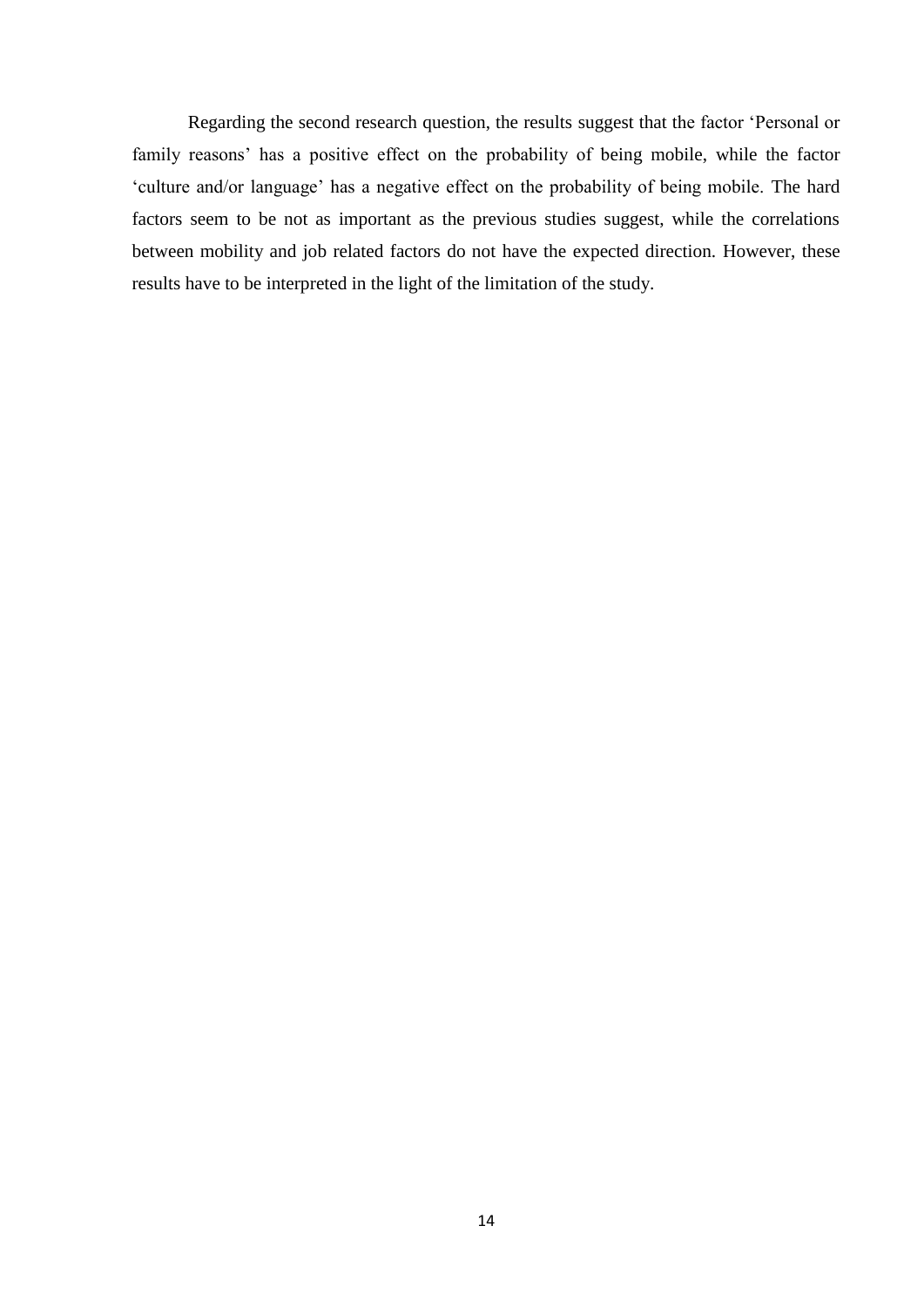#### **References**

- 1. Alfken, C., Broekel, T. and Sternberg, R., ‗Factors Explaining the Spatial Agglomeration of the Creative Class: Empirical Evidence for German Artists', 2014, *European Planning Studies*, vol. 23. no. 12, pp. 2438-2463.
- 2. Andersen, K.V., Hansen, H.K., Isaksen, A. and Raunio, M., ‗Nordic City Regions in the Creative Class Debate—Putting the Creative Class Thesis to a Test', 2010, *Industry and Innovation*, vol., 17, no. 2, pp. 215-240.
- 3. Asheim, B. and Hansen, H.K., ‗Knowledge Bases,Talents, and Contexts: On the Usefulness of the Creative Class Approach in Sweden', 2009, *Economic Geography*, vol. 85, no. 4, pp. 425- 442.
- 4. Becker, G., *Human capital: a theoretical and empirical analysis, with special reference to education*, 3rd edition, Chicago: University of Chicago Press, 1993.
- 5. Boix, R., De-Miguel-Molina, B. and Hervas-Oliver, J.L., ‗Creative service business and regional performance: evidence for the European regions', 2013, *Service Business*, vol. 7, no. 3, pp. 381–398.
- 6. Borén, T. and Young, C., 'The Migration Dynamics of the "Creative Class": Evidence from a Study of Artists in Stockholm, Sweden', 2013, *Annals of the Association of American Geographers*, vol. 103, no. 1, pp. 195-210,
- 7. Boschma, R., ‗Towards an Evolutionary Perspective on Regional Resilience', 2015, *Regional Studies*, vol. 491, no. 5, pp. 733– 751.
- 8. Brakman, S., Garretsen, H. and van Marrewijk, C., ‗Regional Resilience across Europe: on Urbanisation and the Initial Impact of the Great Recession', 2015, *Cambridge Journal of Regions, Economy and Society*, vol, 8, no. 2, pp. 225–240.
- 9. Cellini, R., Di Caro, P. and Torrisi, G., ‗Regional Resilience in Italy: Do Employment and Income Tell the Same Story?', in: Huggins, R, Thompson, P (eds), *Handbook of Regions and Competitiveness: Contemporary Theories and Perspectives on Economic Development*. Cheltenham: Edward Elgar, 2017.
- 10. Clark, T. N., Lloyd, R., Wong, K. K. and Jain, P., ‗Amenities drive urban growth', 2002*, Journal of Urban Affairs*, vol. 24, no. 5, pp. 493–515.
- 11. Clifton, N., 'The "creative class" in the UK: an initial analysis', 2008, Geografiska Annaler: Series B , vol. 90, no. 1, pp. 63–82.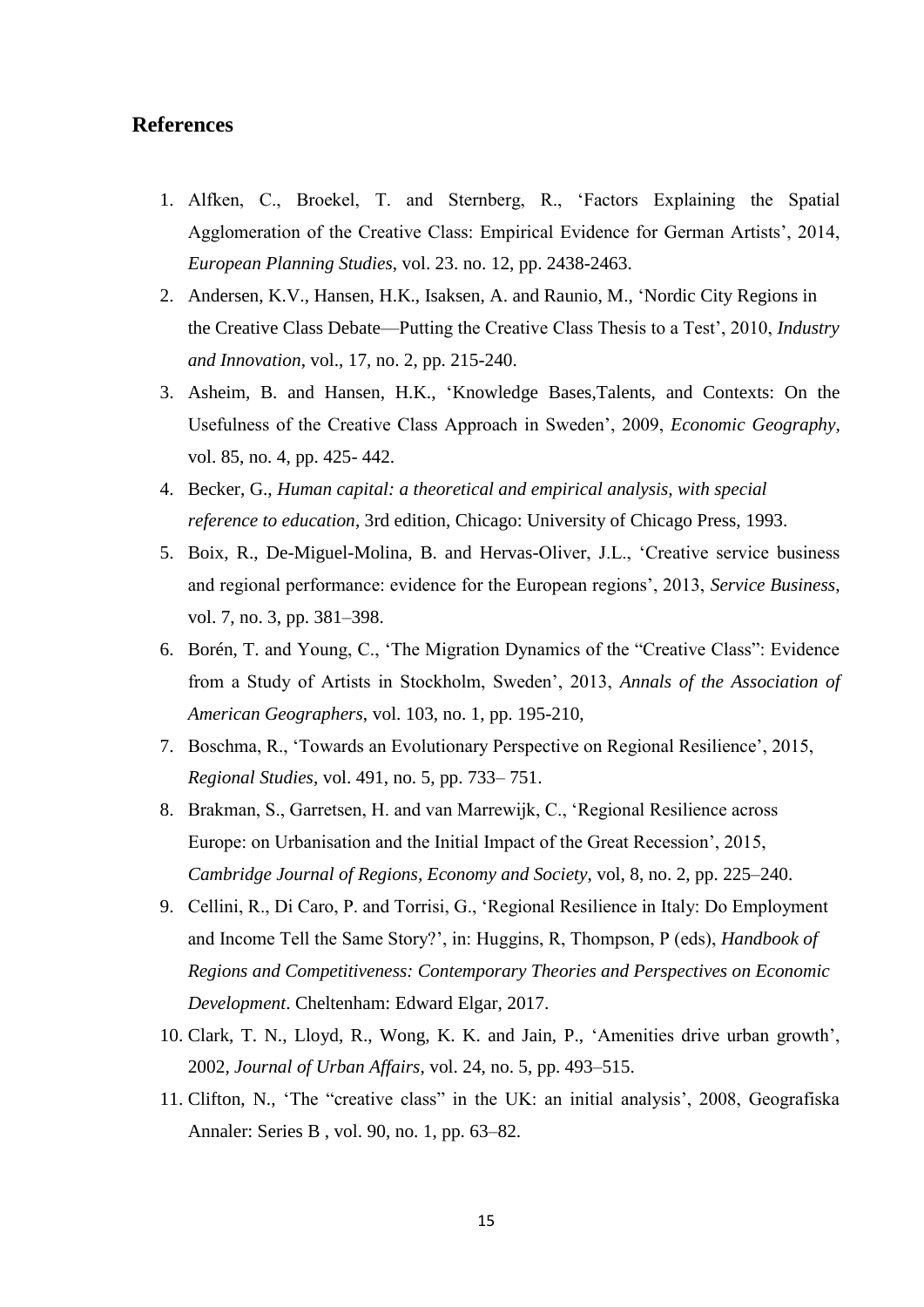- 12. Clifton, N., Cooke, P. And Hansen, H.K., 'Towards a Reconciliation of the 'Contextless' with the 'Space-less'? The Creative Class across Varieties of Capitalism: New Evidence from Sweden and the UK‗, 2013*, Regional Studies*, vol. 47, no. 2, pp. 201- 215.
- 13. Comunian, R. and Jewell, S. ‗Young, Talented and Highly Mobile': Exploring Creative Human Capital and Graduates Mobility in the UK., in Biagi, B., Faggian, A., Rajbhandari, I., and Venhorst, V.A., *New Frontiers in Interregional Migration Research*. Springer International Publishing A.G., 2018, pp. 205-230.
- 14. Comunian, R., England, L., Faggian, A. and Mellander, C., *The Economics of Talent Human Capital, Precarity and the Creative Economy*. Springer Nature Switzerland, 2021.
- 15. Cuadrado-Roura. J. and Maroto, A., ‗Unbalanced Regional Resilience to the Economic Crisis in Spain: A Tale of Specialisation and Productivity', 2016, *Cambridge Journal of Regions, Economy and Society*, vol. 9, no. 1, pp. 153-178.
- 16. Currid-Halkett, E. And Stolarick, K., ‗Baptism by fire: did the creative class generate economic growth during the crisis?', 2013, *Cambridge Journal of Regions, Economy and Society*, vol., 6, no. 1, pp. 55–69.
- 17. De Propris, L., ‗How are Creative Industries Weathering the Crisis?', 2013, *Cambridge Journal of Regions, Economy and Society*, vol. 6, no. 1, pp. 23–35.
- 18. Donegan, M., Drucker, J., Goldstein, H., Nichola Lowe, N., and Malizia, E., 'Which Indicators Explain Metropolitan Economic Performance Best? Traditional or Creative Class', 2008, *Journal of the American Planning Association*, vol. 74, no. 2, pp. 180 - 195.
- 19. Eriksson, R. and Hane-Weijman, E., ‗How Do Regional Economies Respond to crises? The Geography of Job Creation and Destruction in Sweden (1990-2010)', 2017, *European Urban and Regional Studies*, vol. 24, no. 1, pp. 87-103.
- 20. Fingleton, B., Garretsen, H. and Martin, R., ‗Recessionary Shocks and Regional Employment: Evidence on the Resilience of UK Regions', 2012, *Journal of Regional Science*, vol. 52, no. 1, pp. 109-133.
- 21. Florida, R., Mellander, C. and Stolarick, K., ‗Inside the Black Box of Regional Development: Human Capital, the Creative Class and Tolerance', 2008, *Journal of Economic Geography*, vol. 8, no. 5, pp. 615-649.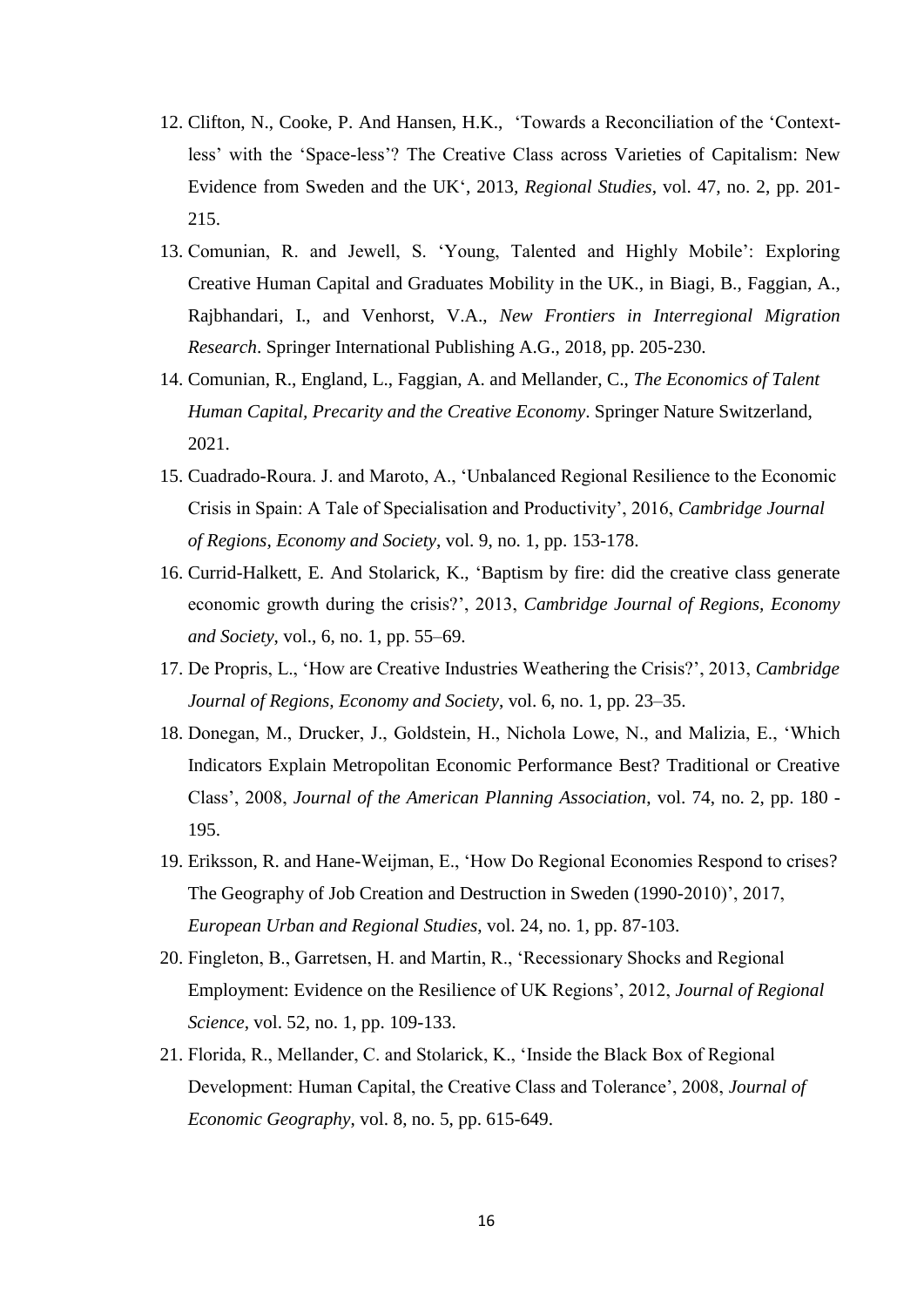- 22. Florida, R., *The Rise of the Creative Class: and how it's transforming work, leisure, community and everyday life,* New York: Basic Books, 2002.
- 23. Florida, R., *The Rise of the Creative Class--Revisited: Revised and Expanded,* New York: Basic Books, 2012.
- 24. Fratesi, U. and Pereucca, G., ‗Territorial Capital and the Resilience of European Regions', 2018, *The Annals of Regional Science*, vol. 60, no. 2, pp. 241-264.
- 25. Fritsch, M. and Stuetzer, M., 'The geography of creative people in Germany', 2009, . *International Journal of Foresight and Innovation Policy,* vol. 5, no. 1-3, pp. 7-23.
- 26. Glaeser, E. L. and Tobio, K., ‗The Rise of the Sunbelt', NBER Working Paper 13071, Cambridge, MA, 2007.
- 27. Glaeser, E.L., a 'Review of Richard Florida's the Rise of the Creative Class', 2005, *Regional Science and Urban Economics*, vol. 35, no. 5, pp. 593–596.
- 28. Haisch, T. and Klöpper, C., ‗Location Choices Of The Creative Class: Does Tolerance Make A Difference?', 2014, *Journal of Urban Affairs*, vol. 37, no. 3, pp. 233–254.
- 29. Hall, D.J., Garnett, S.T., Barnes, T. and Stevens, M., ‗Drivers of professional mobility in the Northen Territory: Dental Professionals', 2007, *Rural and Remote Health*, vol. 7, no. 1, https://doi.org/10.22605/RRH655.
- 30. Hansen, H.K., Asheim, B. and Vang, J., ‗The European Creative Class and Regional Development: How Relevant Is Florida's Theory for Europe?', in Kong, L. and O'Connor, J. (eds.), ‗*Creative Economies, Creative Cities*', Springer: New York, 2009, pp. 99–120.
- 31. Kourtit, K. and Nijkamp, P., ‗Creative Actors and Historical-Cultural Assets in Urban Regions', 2018, *Regional Studies*, vol. 53, no. 7, pp. 977-990.
- 32. Lawton, P. Murphy, E. and Redmond, D., ‗Residential preferences of the ‗creative class'?', 2013, *Cities*, vol. 31, pp. 47–56.
- 33. Lengyel, B. and Ságvári, B., ‗Creative Occupations and Regional Development in Hungary: Mobility of Talent in a One-centred Transition Economy', 2011, *European Planning Studies*, vol. 19, no. 12, pp. 2073-2093.
- 34. Markusen, A., ‗Urban development and the politics of a creative class: evidence from a study of artists', 2006, *Environment and Planning A*, vol. 38, no. 10, pp. 1921 -1940.
- 35. Marlet, G. and Van Woerkens, C., ‗The Dutch Creative Class and How it Fosters Urban Employment Growth', 2007, *Urban Studies*, vol. 44, no. 13, pp. 2605–2626.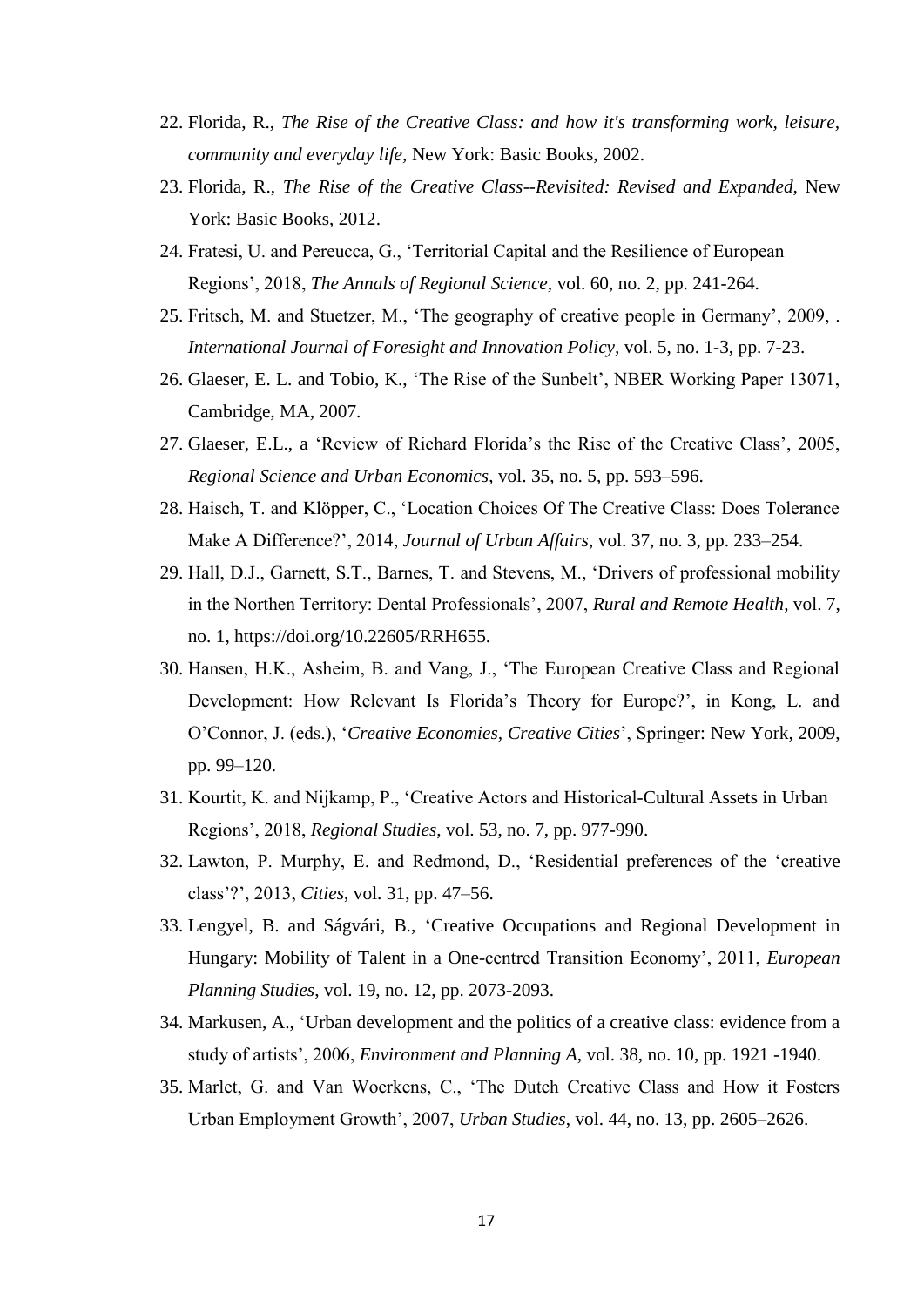- 36. Martin-Brelot, H., Grossetti, M., Eckert, D. Gritsai, O. and Kovács, Z., ‗The Spatial Mobility of the ‗Creative Class': A European Perspective', 2010, *International Journal of Urban and Regional Research*, vol. 34, no. 4, pp. 854–870.
- 37. Mazilu, S., Incaltaru, C. and Kourtit, K., ‗The Creative Economy through the Lens of Urban Resilience, An Analysis of Romanian Cities', 2020, *Transylvanian Review of Administrative Sciences*, vol. 59 E/2020, pp. 77-103.
- 38. Mellander, C. and Florida, R., ‗Creativity, talent, and regional wages in Sweden', 2011, *The Annals of Regional Science*, vol. 46, no. 3, pp. 637–660.
- 39. Montalto, V., Jorge Tacao Moura C., Langedijk S. and Saisana M., *The Cultural and Creative Cities Monitor*, 2017, doi:10.2760/58643.
- 40. Musterd, S. and Gritsai, O., ‗Creative and Knowledge Cities: Development Paths and Policies from a European Perspective', 2009, *Built Environment*, vol. 35, no. 2, pp. 173-188.
- 41. Musterd, S. and Gritsai, O., ‗The creative knowledge city in Europe: Structural conditions and urban policy strategies for competitive cities', 2013, *European Urban and Regional Studies*, vol. 20, no. 3, pp. 343-359.
- 42. Musterd, S. and Kovács, Z., ‗Place-making and Policies for Competitive Cities', in Musterd, S. and Kovács, Z. (eds), *Policies and Place-making for Competitive Cities*, John Wiley & Sons, Ltd, 2013, pp. 3-10.
- 43. Pratt, A.C. (2009). ‗The creative and cultural economy and the recession', *Geoforum,*  vol. 40, no. 4, pp. 495–496.
- 44. Rizzi, P., Graziano, P. and Dallara, A., ‗A Capacity Approach to Territorial Resilience: The Case of European Regions', 2018, *The Annals of Regional Science*, vol. 60, pp. 285-328.
- 45. Rodrik, D., ‗Unconditional Convergence in Manufacturing', 2013, *Quarterly Journal of Economics*, vol. 128, no. 1, pp. 165- 204.
- 46. Sánchez-Moral, S., Arellano, A. and Díez-Pisonero, R., ‗Interregional mobility of talent in Spain: The role of job opportunities and qualities of places during the recent economic crisis', 2018, *Economy and Space*, vol. 50, no. 4, pp. 789–808.
- 47. Stolarick, K. and Currid-Halkett, E., ‗Creativity and the crisis: The impact of creative workers on regional unemployment', 2013, *Cities*, vol., 33, no. 5, pp. 5-14.
- 48. Storper, M. and Scott, A.J., ‗Rethinking human capital, creativity and urban growth', 2009, *Journal of Economic Geography*, vol. 9, no. 2, pp. 147–167.